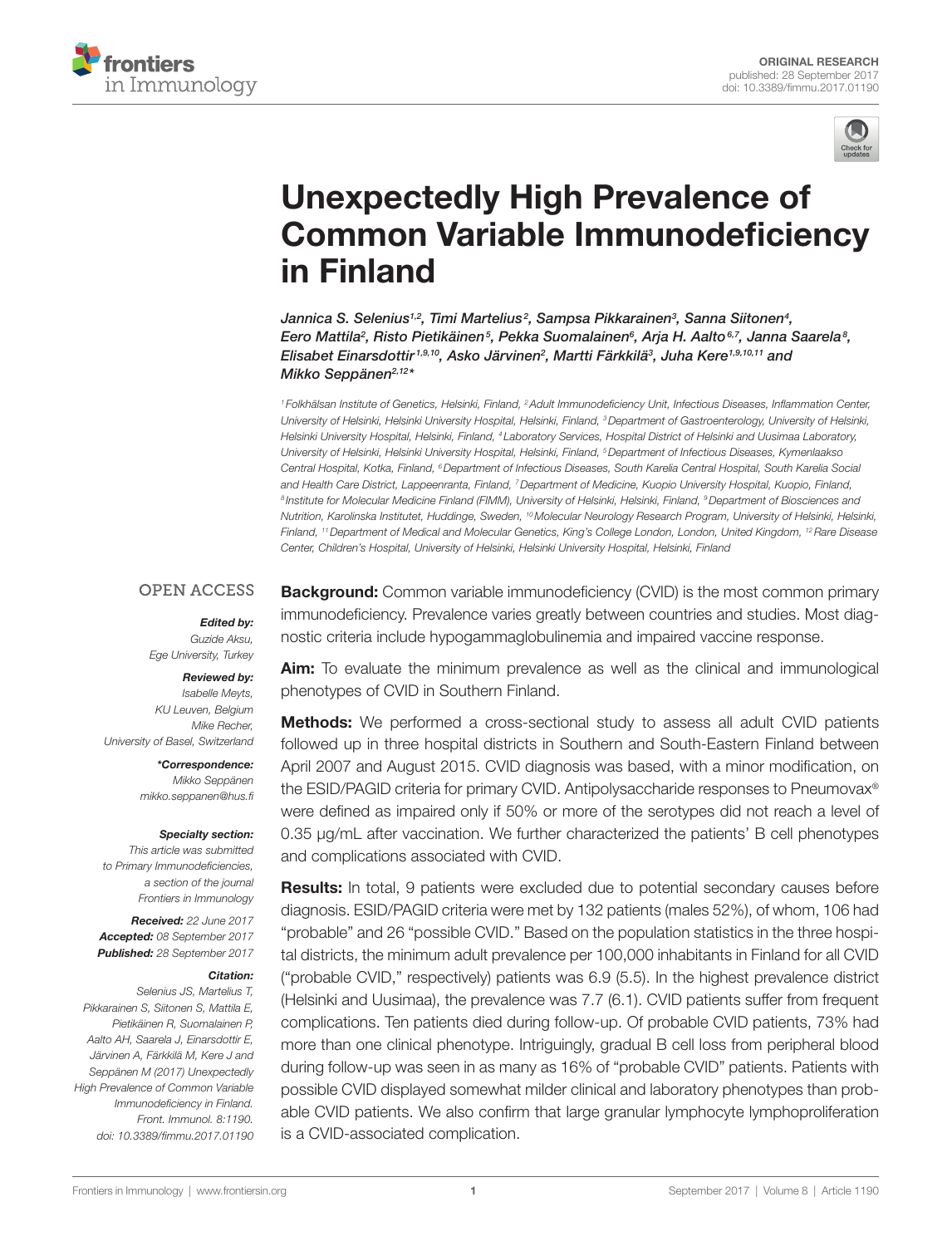**Conclusion:** The prevalence of CVID in Finland appears the highest recorded, likely reflecting the genetic isolation and potential founder effects in the Finnish population. Studies to discover potential gene variants responsible for the high prevalence in Finland thus seem warranted. Increased awareness of CVID among physicians would likely lead to earlier diagnosis and improved quality of care.

Keywords: primary immunodeficiency, common variable immunodeficiency, prevalence, primary antibody deficiency, secondary antibody deficiency, hypogammaglobulinemia

#### INTRODUCTION

Common variable immunodeficiencies (CVID) are jointly the most common clinically significant primary immunodeficiencies in the world. The prevalence varies greatly between countries, ranging from 3.8/100,000 in Denmark to 0.6/100,000 in Spain (**[Table 1](#page-1-0)**) [\(1–](#page-9-6)[8](#page-9-0)). There are also geographical differences in setting diagnosis. CVID has classically been diagnosed using the old ESID/PAGID criteria [\(9\)](#page-9-12). In recent years, new criteria, such as the revised ESID Registry [\(10](#page-9-13)), Ameratunga [\(11\)](#page-9-14), and International Consensus Document (ICON) ([12\)](#page-9-15) criteria suggest updated approaches to diagnosing CVID. The largest differences between countries in setting a diagnosis within these criteria lie in the interpretation of antipolysaccharide vaccine responses. Current practices and guidelines differ greatly between countries, with major variation in definitions due to small or unpublished control populations [\(13](#page-9-10)[–15](#page-9-11)). The most stringent serotype-specific criteria suggested are based on population-derived data and advocate a threshold of 0.35 µg/mL for protectivity [\(15](#page-9-11)).

There are no contemporary studies available on the prevalence of CVID in Finland ([16](#page-9-16)). The aim of this study was to estimate the minimum adult (aged  $\geq$  16 years) prevalence of CVID in three hospital districts in Finland that jointly serve approximately 1.9 million inhabitants (i.e., ≈38% of the Finnish population). To delineate a universally accepted minimum prevalence of CVID in Finland, the cut-offs of impaired antipneumococcal polysaccharide responses to a non-conjugated 21-valent pneumococcal vaccine (Pneumovax®) were based on the stringent populationbased data from population-based vaccine response studies ([15\)](#page-9-11). We studied the patients' B cell and clinical phenotypes and compared the findings between "probable" and "possible CVID"

<span id="page-1-0"></span>

| <b>TABLE 1</b>   Prevalence of CVID in various countries. |                               |                                                               |           |  |  |  |
|-----------------------------------------------------------|-------------------------------|---------------------------------------------------------------|-----------|--|--|--|
| Country                                                   | Prevalence of<br>CVID/100,000 | % of CVID of total<br>number of primary<br>immunodeficiencies | Reference |  |  |  |
| Denmark <sup>a</sup>                                      | 3.8                           | n.a.                                                          | (8)       |  |  |  |
| Iceland<br>3.1                                            |                               | 17                                                            | (7)       |  |  |  |
| 2.6<br>Norway                                             |                               | 31                                                            | (3)       |  |  |  |
| Turkey                                                    | 1.4                           | 5                                                             | (4)       |  |  |  |
| United Kingdom                                            | 1.3                           | 37                                                            | (5)       |  |  |  |
| Switzerland                                               | 1.2                           | 45                                                            | (6)       |  |  |  |
| France                                                    | 0.7                           | 14                                                            | (1)       |  |  |  |
| Spain<br>0.6                                              |                               | 21                                                            | (2)       |  |  |  |

*CVID, common variable immunodeficiency; n.a., not available. a In two Danish regions, the prevalence was 5/100,000.*

patients (throughout the article, "probable" and "possible CVID" refer to ESID/PAGID criteria). Clinical phenotypes were defined by clinical complications associated with CVID ([17\)](#page-9-8).

#### MATERIALS AND METHODS

#### Study Population

Patients were initially diagnosed with CVID in 1960–2015. CVID diagnosis was re-assessed in all follow-up patients with IgG substitution therapy. Historical patients without vaccine response data ( $n = 56$ ) were considered to have CVID if at least two of the three main immunoglobulin classes (IgG, IgA, IgM) had been below reference without apparent secondary causes noted at diagnosis or during early follow-up. Between February 2007 and August 2015, patients with low levels of at least two of the three main immunoglobulin classes IgG, IgA, and IgM were immunologically assessed using previously published routine accredited laboratory methods ([18\)](#page-9-9).

Pneumococcal vaccine responses were assessed at the Finnish National Institute for Health and Welfare, as previously described [\(13](#page-9-10), [15](#page-9-11)). Of patients with vaccine response data, the majority were tested for responses to seven serotypes (4, 6B, 9V, 14, 18C, 19F, 23F) [\(13](#page-9-10)) and the rest to 10 serotypes (1, 4, 5, 6B, 7F, 9V, 14, 18C, 19F, 23F) [\(15](#page-9-11)). Patients were defined to have poor responses to polysaccharide antibodies if at least 50% of the measured serotype-specific antipneumococcal polysaccharide antibody titers were below 0.35  $\mu$ g/mL 4 weeks after vaccination with Pneumovax<sup>®</sup> [\(15](#page-9-11)).

Participating outpatient clinics were the only ones providing adult ambulatory care for primary immunodeficiencies in these areas, exclusively authorized to assess reimbursement criteria for long-term IgG replacement therapy. All patients living within the Hospital District of Helsinki and Uusimaa and followed up at the Adult Immunodeficiency Unit of Helsinki University Hospital (HUH), as well as individuals in the respective districts and outpatient clinics in Kymenlaakso Social and Health Services (Carea) and South Karelia Social and Health Care District (Eksote) were systematically assessed for CVID using the above-listed inclusion criteria. Patients with CVID who visited HUH for consultation only from outside the study area were excluded from analyses. No data were available for patients younger than 16 years of age at the end of the study.

#### CVID Criteria Used

We used the ESID/PAGID criteria to define CVID, with the exception that patients with impaired vaccine responses, normal IgG, and below reference concentration of plasma IgM and IgA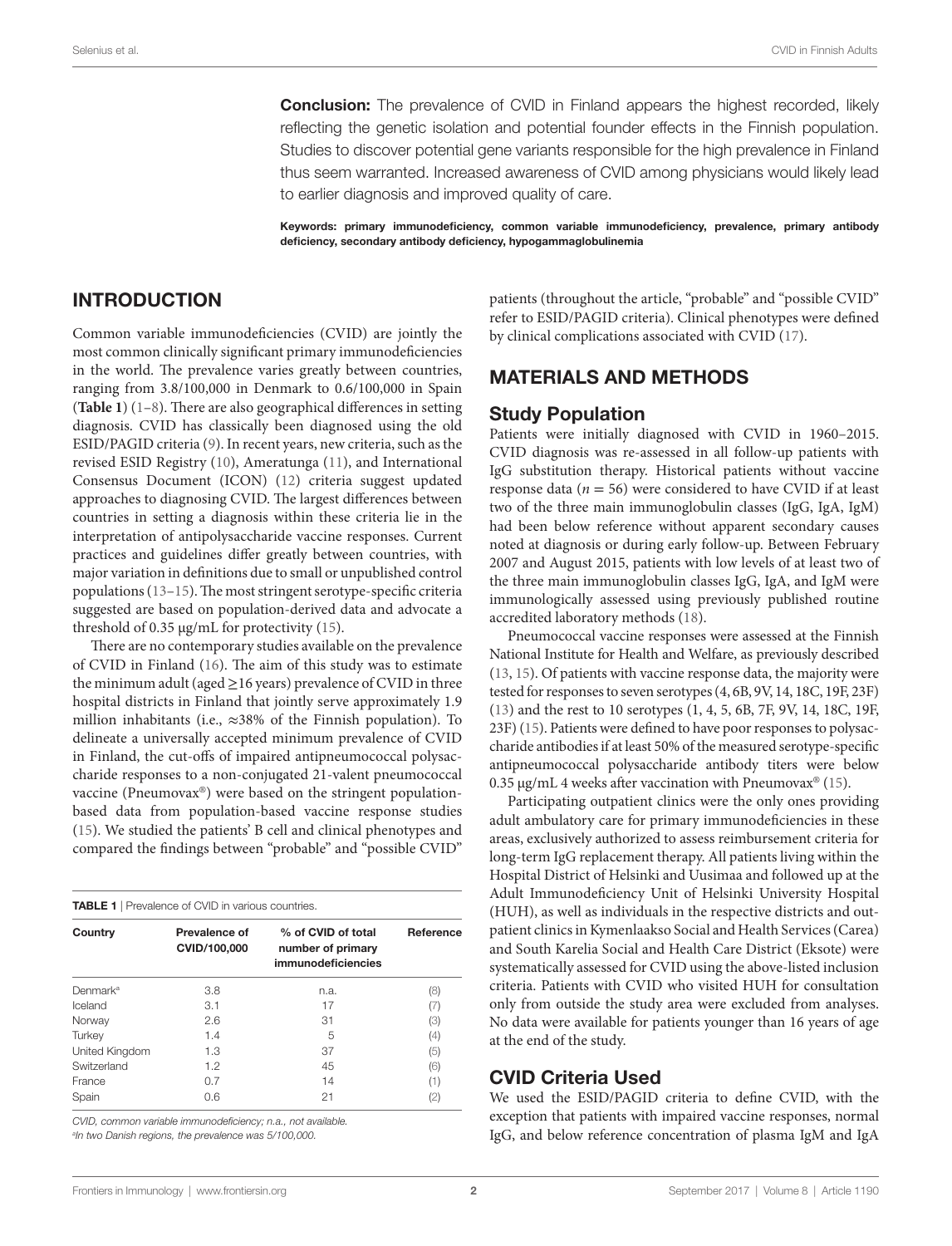Selenius et al. CVID in Finnish Adults

were moved into the "possible CVID" category ([9](#page-9-12)). We also required the clinical phenotype during follow-up to be typical for CVID. If in the historical cohort, a secondary cause was suspected or the patient tolerated IgG therapy poorly, patients were reevaluated with pneumococcal antibody response testing after a pause in IgG replacement therapy with a 4- to 6-month washout period. If they refused reassessment, they were excluded from the cohort. Pretreatment IgG levels for the historical cohort were 0.0–3.8 (median 1.4) g/L and below 3.8 for all. If a combined immunodeficiency was suspected clinically during follow-up, we excluded those with at least two of the following: low CD4 counts, low naïve CD4 cell counts, and/or absent T cell proliferation. Due to the long follow-up available, these were not systematically assessed without prior clinical suspicion in patients diagnosed >4 years before the end of study. Those fulfilling late-onset combined immunodeficiency (LOCID) criteria based on having a CD4<sup>+</sup> T-cell count lower than  $200 \times 10^6$  cells/L on more than one occasion, without explainable cause, were retained in the cohort [\(19](#page-9-17)).

## Clinical Phenotyping

We assessed five clinical phenotypes [\(17](#page-9-8)). To enable comparisons between previously published cohorts, "autoimmunity" included the following inflammatory conditions: idiopathic thrombocytopenia purpura (ITP), autoimmune hemolytic anemia (AIHA), hyper- and hypothyroidism, diabetes mellitus type 1, vitiligo, psoriasis, alopecia, rheumatic arthritis, celiac disease, pernicious anemia, atrophic gastritis, autoimmune neutropenia, sialadenitis, and primary sclerosing cholangitis. "Polyclonal lymphoproliferation" included lymphoid interstitial pneumonia, lymphadenopathy, splenomegaly, granulomatous-lymphocytic interstitial lung disease (GLILD, proven with biopsy or typical radiology) and other, biopsy-proven granuloma (excluding Crohn's disease). The other three phenotypes were "malignancies," "non-infectious gastrointestinal disease," and "infections only" ([17](#page-9-8)). Due to the high variability of gastrointestinal complications in CVID patients, these were all listed under one subheading and will be described separately.

#### Immunophenotyping

Lymphocyte and B cell phenotyping were performed as previously published ([20](#page-9-18)). Briefly, for flow cytometry, cells in EDTA samples were stained using whole blood technique, and analyzed on a FACSCanto II flow cytometer [Beckton Dickinson (BD) Biosciences, San Jose, CA, USA]. To establish the relative and absolute numbers in each lymphocyte subset (CD3<sup>+</sup> T cells, CD4<sup>+</sup> T cells, CD8<sup>+</sup> T cells, CD19<sup>+</sup> B cells, and CD16<sup>+</sup>CD56<sup>+</sup> NK cells), MultiTEST CD3 (clone SK7), FITC/CD8 (clone SK1), PE/CD45 (clone Hle-1), PerCP/CD4 (clone SK3), APC, and CD3 FITC/CD16 (clone B73.1) + CD56 (clone NCAM 16.2), PE/CD45 PerCP/CD19 (clone SJ25C1), APC reagents, and TruCOUNT Tubes (BD Biosciences) were used according to manufacturer's instructions. To establish the relative numbers in B memory cell subsets, 100 µl of whole blood was washed three times with phosphate-buffered saline, followed by staining for 15 min at room temperature with the following antibodies at optimal concentrations: anti-IgD FITC (clone IA6-2), anti-IgM APC (clone G20-127), CD19 PE-Cy7 (clone SJ25C1), CD21 PE (clone B-ly4), CD27 PE (clone L128), CD38

PerCP-Cy5.5 (clone HIT2), and CD45 APC-Cy7 (clone 2D1) all from BD Biosciences. After lysis of red blood cells with the BD FACS Lysing Solution (BD Biosciences) and washing, data acquisition was performed on a FACSCanto II flow cytometer. A minimum of 5,000 CD19<sup>+</sup> lymphocytes was acquired. Data were further analyzed using FACS Diva software version 6.1.3 (BD Biosciences), and B cell subsets determined according to Wehr et al. [\(20\)](#page-9-18).

# Data Handling and Analyses

Coded data were collected into an online database created using Microsoft Access. The database held categories containing demographic information, laboratory results used in different classification criteria, clinical phenotypes, and infections. Those without data were excluded from sub-analyses.

The database had mandatory fields to ensure the quality of the study as well as pre-filled alternatives to choose from to minimize errors. Cytopenias were defined as neutropenia, lymphopenia, or thrombocytopenia below 2.5 centile for more than 3 months. Chronic or recurrent gastroenteritis was defined as ≥3 bacterial or viral gastroenteritis and/or chronic excretion of virus to feces over 3 months.

The robustness of CVID diagnosis was compared between the original ESID/PAGID (1999), the Ameratunga (2013), and the ICON (2015) criteria ([9](#page-9-12), [11](#page-9-14), [12\)](#page-9-15). No comparisons to the revised ESID registry criteria (2014) were performed due to its debatable exclusion of CVID-like patients with low levels of IgG and IgM but normal IgA and for the lack of systematic naïve CD4 cell and lymphocyte proliferation data in historical patients ([12](#page-9-15), [21](#page-9-19)).

Prevalence calculations were based on the reported population figures given by Statistics Finland [\(http://www.stat.fi/til/](http://www.stat.fi/til/vrm_en.html) [vrm\\_en.html](http://www.stat.fi/til/vrm_en.html)) and on the known hospital district populations. Using the Access database, relationships between clinical manifestations and differences between patients in the hospital districts were analyzed.

Microsoft Excel and IBM SPSS Statistics 22.0 were used for the analysis. Frequencies and co-expression of CVID clinical complications were studied using descriptive the statistics/frequencies and crosstabs functions. For comparisons of continuous variables between groups, the Mann–Whitney *U*-test was used. *p*-Values <0.05 were considered significant.

#### **Ethics**

The study was approved by the Coordinating Ethics Committee of the Helsinki and Uusimaa Hospital District (138/13/03/00/2013).

# RESULTS

# **Demographics**

Of 141 patients*,* nine were considered to have secondary CVID (non-Hodgkin lymphoma 7, unclassified hematologic disease 2; 4 had received treatment with rituximab), and were not studied further. Of the remaining 132 patients with primary CVID, 106 patients were diagnosed with "probable CVID" and 26 patients with "possible CVID" according to the ESID/PAGID criteria. Of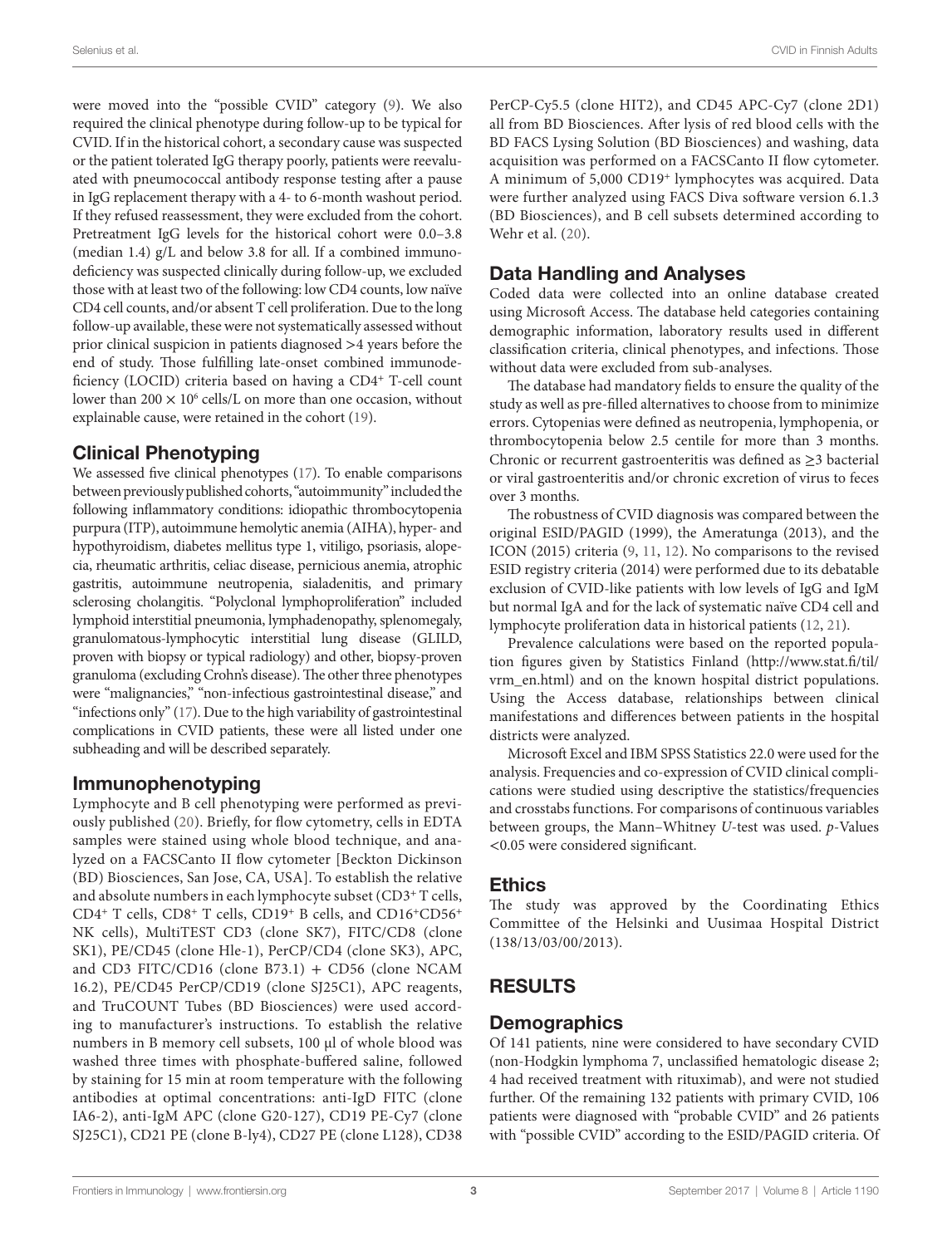the 26 patients with "possible CVID," 25 had low levels of IgG, with impaired antipneumococcal polysaccharide responses (specific antibody deficiency) and normal IgA and IgM levels. One previously published "possible CVID" patient with an *NFKB1* I553M mutation had normal IgG but low IgA and IgM levels as well as impaired antipneumococcal vaccine responses and would have been classified as "probable CVID" in the original ESID/ PAGID criteria [\(22](#page-9-20)). Of the remaining 106, four patients were diagnosed with LOCID. The age of patients at diagnosis and at the time of the study is presented in **[Figures 1A,B](#page-3-0)**. Of the 106

<span id="page-3-0"></span>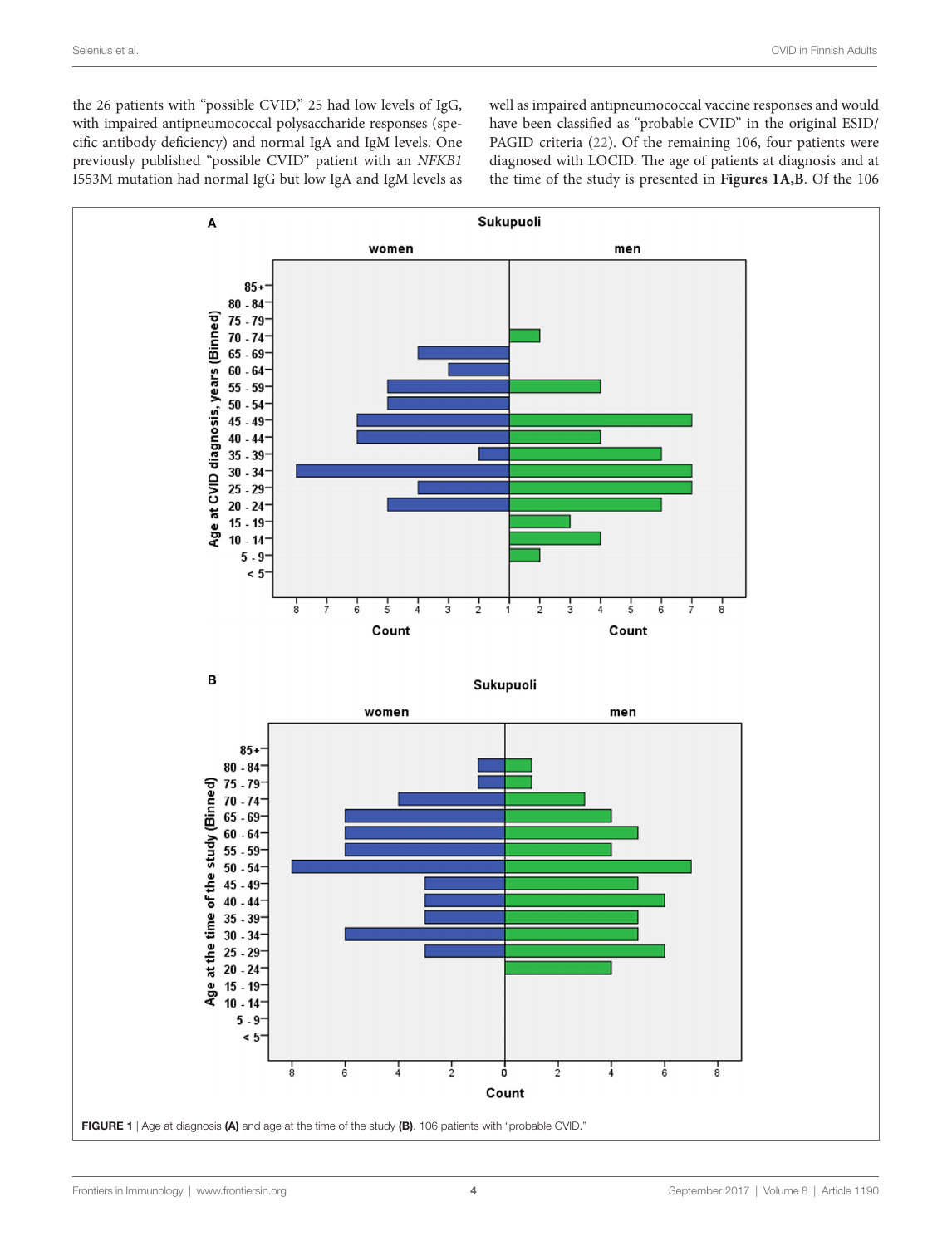<span id="page-4-0"></span>TABLE 2 | Estimated minimum adult prevalence of "probable" and combined "probable" and "possible CVID" in the studied Finnish hospital districts according to 1999 ESID/PAGID criteria.

|                            | Uusimaa (HUS) | <b>Hospital District Hospital District Hospital</b><br>of Helsinki and of Kymenlaakso District of<br>(Carea) | <b>South Carelia</b><br>(Eksote) | <b>Finland</b> |
|----------------------------|---------------|--------------------------------------------------------------------------------------------------------------|----------------------------------|----------------|
| Population $(n)$ 1,616,300 |               | 171,000                                                                                                      | 131,155                          | 5.500.000      |
| Probable CVID 6.1          |               | 2.9                                                                                                          | 1.5                              | 5.5            |
| Possible CVID 1.6          |               | $\left( \right)$                                                                                             | $\left( \right)$                 | 14             |

*CVID, common variable immunodeficiency.*

<span id="page-4-1"></span>

|               | <b>ESID/PAGID</b> | Ameratunga | <b>ICON</b>              |  |
|---------------|-------------------|------------|--------------------------|--|
| Probable CVID | 106               | 109        | $\overline{\phantom{a}}$ |  |
| Possible CVID | 26                | 23         | $\overline{\phantom{a}}$ |  |
| Definite CVID | 0                 |            | 63 (113 <sup>a</sup> )   |  |

*ESID, European Society for Immunodeficiencies; PAGID, Pan-American Group for Primary Immunodeficiencies; ICON, International Consensus Document.*

*a When historical patients, who otherwise fulfill ICON criteria, but lack vaccine response data, have been added into the total count.*

"probable CVID" patients, the male/female sex ratio was 1.1; ratios in different age groups (in years) were as follows: <30:4; 30–59:1.1; >59:0.78. The age range in years for the whole CVID cohort was 9–74 at diagnosis and 20–84 at the time of study. Of the nine CVID patients diagnosed before age 20, eight (89%) were male. Of the 29 CVID patients diagnosed before age 30, 20 (68%) were male. Ten patients died during the study, three due to gastrointestinal carcinomas, while there were single cases of myeloid sarcoma, subarachnoid hemorrhage, acute myocardial infarction, suspected substance intoxication; three remained unknown. The mean age of death was 61.3 years.

#### Prevalence of CVID in Finland

We studied how prevalent patients in the studied hospital districts with "probable CVID" and "possible CVID" were according to ESID/PAGID criteria (**[Table 2](#page-4-0)**). Based on available data, the minimum adult prevalence of CVID in Finland was 6.9/10,000 (5.5/10,000 for "probable CVID"), reaching 7.7/10,000 (6.1/10,000 for "probable CVID") in the university teaching hospital district (HUS).

## Comparisons between Different CVID Criteria

We compared ESID/PAGID, Ameratunga, and ICON criteria for setting the CVID diagnosis (**[Table 3](#page-4-1)**) [\(9,](#page-9-12) [11](#page-9-14), [12](#page-9-15)). When using the ESID/PAGID criteria, our study consisted of 106 "probable" and 26 "possible" CVID patients. The Ameratunga criteria yielded 109 probable and 23 possible CVID patients. ICON criteria only diagnose definite CVID, and our study had 63 such patients. However, if all the historical patients lacking vaccine response tests who otherwise fulfill the ICON criteria were included, the number of definite CVID patients in the whole study area would have been 113 (prevalence 5.9/100,000).



# <span id="page-4-2"></span>Clinical Manifestations

A history of infections was noted in 104 (98%) "probable CVID" patients. The most frequent significant infections were pneumonia, sinusitis, sepsis, genitourinary infections, and skin abscesses (**[Figure 2](#page-4-2)**). Associated clinical manifestations are shown in **[Figure 3](#page-5-0)**. Within the cohort of "probable CVID" patients, 54 (51%) patients suffered from at least one autoimmune disorder. The most common autoimmune manifestations were ITP and AIHA (**[Figure 3](#page-5-0)**). Altogether, 61 (58%) patients had polyclonal lymphocytic proliferation, of which lymphadenopathy and splenomegaly were the most frequent. Gastrointestinal disease was seen in 21 (20%) patients and 11 (10%) patients had granulomas. Other frequently occurring conditions were asthma (24%) and bronchiectasis (43%) (**[Figure 3](#page-5-0)**). Malignancy was reported in 14% of "probable CVID" patients; these 16 malignancies in 15 patients included five non-Hodgkin lymphomas, three gastrointestinal cancers, three breast cancers, one large granular lymphocyte (LGL) leukemia, as well as single cases of myeloid sarcoma, melanoma, cervical, and renal carcinoma (**[Figure 4](#page-5-1)**). Interestingly, altogether, four "probable CVID" patients had some form of LGL lymphoproliferation (LGL-L). Out of the defined clinical phenotypes, 21 (20%) "probable CVID" patients had only one, while the rest had up to all five phenotypes (**[Figure 5](#page-5-2)**). Among the 26 "possible CVID" patients, five malignancies, each with a single case, were found: non-Hodgkin and Hodgkin lymphoma, cervix cancer, chronic myeloid leukemia, and lung cancer.

# Clinical Differences between Probable and Possible CVID Patients

The overall number of infections (**[Figure 2](#page-4-2)**), recurrent HSV (5 vs 15%, *p* = 0.074), bronchiectasis (43 vs 27%, *p* = 0.180), asthma (24 vs 39%,  $p = 0.141$ ), autoimmunity (51 vs 35%,  $p = 0.36$ ), and malignancy (14 vs 19%,  $p = 0.55$ ) were not different between "probable" and "possible CVID" patients, respectively. However,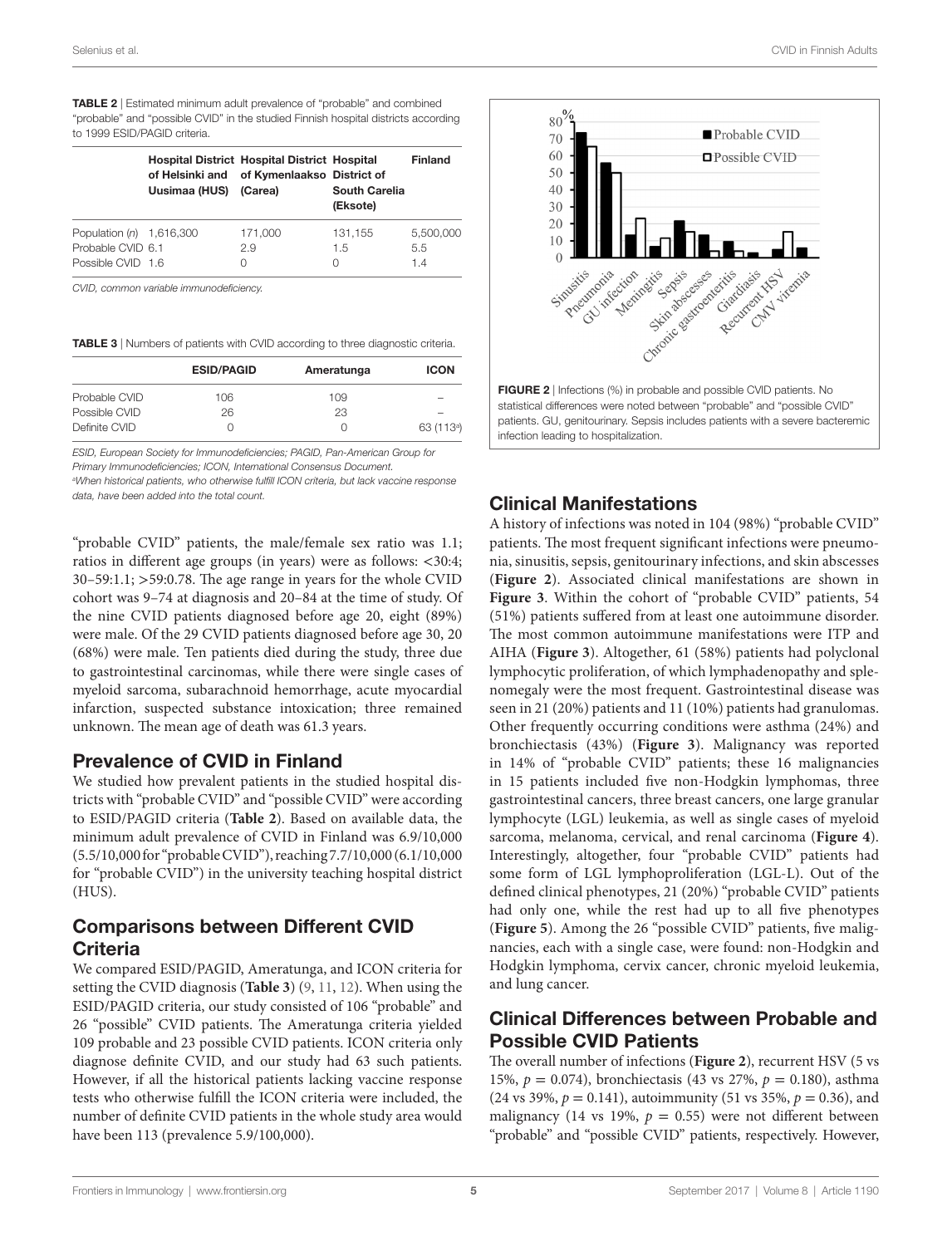



<span id="page-5-1"></span>polyclonal lymphocytic proliferation (70 vs 35%, respectively,  $p = 0.001$ , especially splenomegaly (39 vs 12%,  $p = 0.016$ ) and lymphadenopathy (37 vs 15%, *p* = 0.039), were more frequent in "probable CVID" (**[Figure 3](#page-5-0)**). While infections were more common in "probable CVID" (98 vs 85%,  $p = 0.014$ ), these patients also had more additional comorbidities. Therefore, there were more patients with infections only among "possible CVID" (36 vs 15%,  $p = 0.019$ ) (**[Figure 5](#page-5-2)**). All in all, patients with "probable" CVID" could be divided into 16 clinical phenotypic combinations and "possible CVID" into 12 clinical phenotypic combinations. The dominant phenotypes covering altogether 67.9% of "probable

<span id="page-5-0"></span>

<span id="page-5-2"></span>CVID" patients were "infections only" and infections in combination with "autoimmunity" and/or "polyclonal lymphocytic proliferation" (**[Figure 5](#page-5-2)**).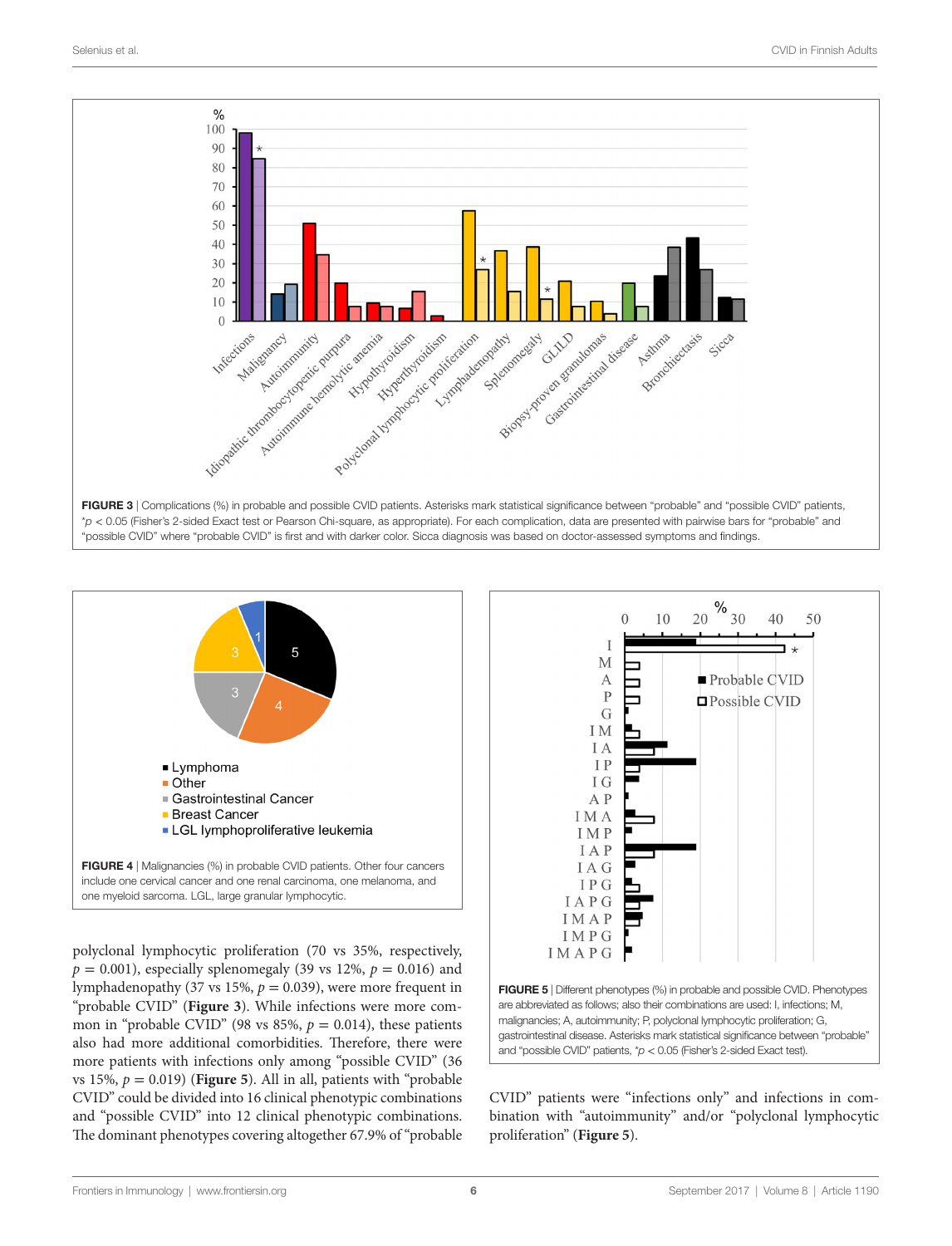<span id="page-6-0"></span>

| <b>TABLE 4</b>   Mean immunoglobulin plasma concentration and the lymphocyte subclasses in possible and probable CVID. |  |
|------------------------------------------------------------------------------------------------------------------------|--|
|------------------------------------------------------------------------------------------------------------------------|--|

| Group           |           | lgG        | lgM           | lgA          | lgE       | $CD19+$         | $CD3+$          | $CD4+$          | $CD8+$          |
|-----------------|-----------|------------|---------------|--------------|-----------|-----------------|-----------------|-----------------|-----------------|
| Reference range |           | $6.8 - 15$ | $0.47 - 2.84$ | $0.08 - 1.4$ | $0 - 110$ | $0.08 - 0.62$   | $0.75 - 2.76$   | $0.404 - 1.612$ | $0.22 - 1.13$   |
| Unit            |           | g/L        | .g/L          | g/L          | IUI/L     | $\times10^9$ /L | $\times10^9$ /L | $\times10^9$ /L | $\times10^9$ /L |
| Possible CVID   | Mean      | 5.81       | 0.76          | 0.89         | 35.50     | 0.21            | 1.46            | 0.87            | 0.58            |
|                 | <b>SD</b> | 2.36       | 0.47          | 0.70         | 86.73     | 0.12            | 0.62            | 0.44            | 0.29            |
|                 | n         | 26         | 26            | 26           | 26        | 26              | 26              | 26              | 26              |
| Probable CVID   | Mean      | $2.30**$   | $0.32**$      | $0.17**$     | $4.56***$ | $0.15*$         | 1.35            | $0.63*$         | 0.69            |
|                 | <b>SD</b> | 1.64       | 0.61          | 0.20         | 8.01      | 0.17            | 1.15            | 0.37            | 0.86            |
|                 | n         | 106        | 106           | 106          | 99        | 103             | 103             | 104             | 103             |

*Ig, immunoglobulin, given for each as a mean of plasma concentrations (gram per liters). Flowcytometry of lymphocytes was used to quantitate subclasses (number of cells* ×*109 /L).*  CD3: T-lymphocytes; CD19: B-lymphocytes, CD4: T-lymphocytes helper, CD8: T-lymphocytes suppressor. n, number of patients. Asterisks mark statistical significance between *possible and probable CVID patients, \*p* < *0.01 and \*\*p* < *0.001 (Mann–Whitney U-test).*



#### Laboratory Differences between Probable and Possible CVID Patients

Chronic thrombocytopenia was more frequent in "probable" than "possible CVID" (33 vs  $4\%$ ,  $p = 0.001$ ), while chronic neutropenia was found similarly in both (16 vs 12%,  $p = 0.76$ ). Of note, there was a trend, albeit statistically insignificant, toward more frequent chronic lymphopenia in "probable CVID" (44 vs 27%,  $p = 0.126$ ). The numbers of CD19<sup>+</sup> B and CD4<sup>+</sup> T cells and the concentrations of immunoglobulin A, G, M, and E were lower in "probable" than in "possible CVID" patients (**[Table 4](#page-6-0)**).

In B cell phenotyping according to EUROclass, differences between "probable" and "possible CVID" were observed ([20\)](#page-9-18). The percentage of patients with CD19<sup>+</sup> B cells  $\langle 1\%$  of all lymphocytes was 16% in "probable CVID" and 4% in "possible CVID" ( $p = 0.192$ ). In patients with CD19<sup>+</sup> B cells >1% of all lymphocytes, CD27, CD21, and IgM expression were analyzed. Class-switched memory B cells (CD27<sup>+</sup>IgM<sup>−</sup>) were <2% of CD19<sup>+</sup> <span id="page-6-1"></span>B lymphocytes in 62% of patients with "probable CVID" and in 12% of patients with "possible CVID" ( $p < 0.001$ ). In "probable" CVID," 50% of patients had >10% of activated (CD38<sup>low</sup>CD21<sup>low</sup>) B cells vs 20% of patients in "possible CVID" ( $p = 0.007$ ). Finally, only 4% of patients with "possible CVID" had, according to EUROclass, both low percentages of class-switched B cells and high percentages of activated B cells, while this was found in 36% of patients with "probable CVID"  $(p = 0.001)$  (**[Figure 6](#page-6-1)**). Also, patients with GLILD had significantly lower class-switched memory B cells compared to those without GLILD ( $p < 0.001$ ). Interestingly, when comparing B cell phenotypes and the risk of malignancy among all 132 CVID patients, 35.3% of patients with B cell loss, defined as <1% total lymphocytes being CD19<sup>+</sup> B cells, had malignancies vs 12.2% of those without B cell loss (*p*= 0.024). CD16<sup>+</sup> CD56<sup>+</sup> NK cell counts did not differ between patients with or without malignancy. Low class-switched memory B cells were associated with autoimmunity ( $p = 0.025$ ) and polyclonal lymphocytic proliferation (*p* < 0.001). Increased percentages of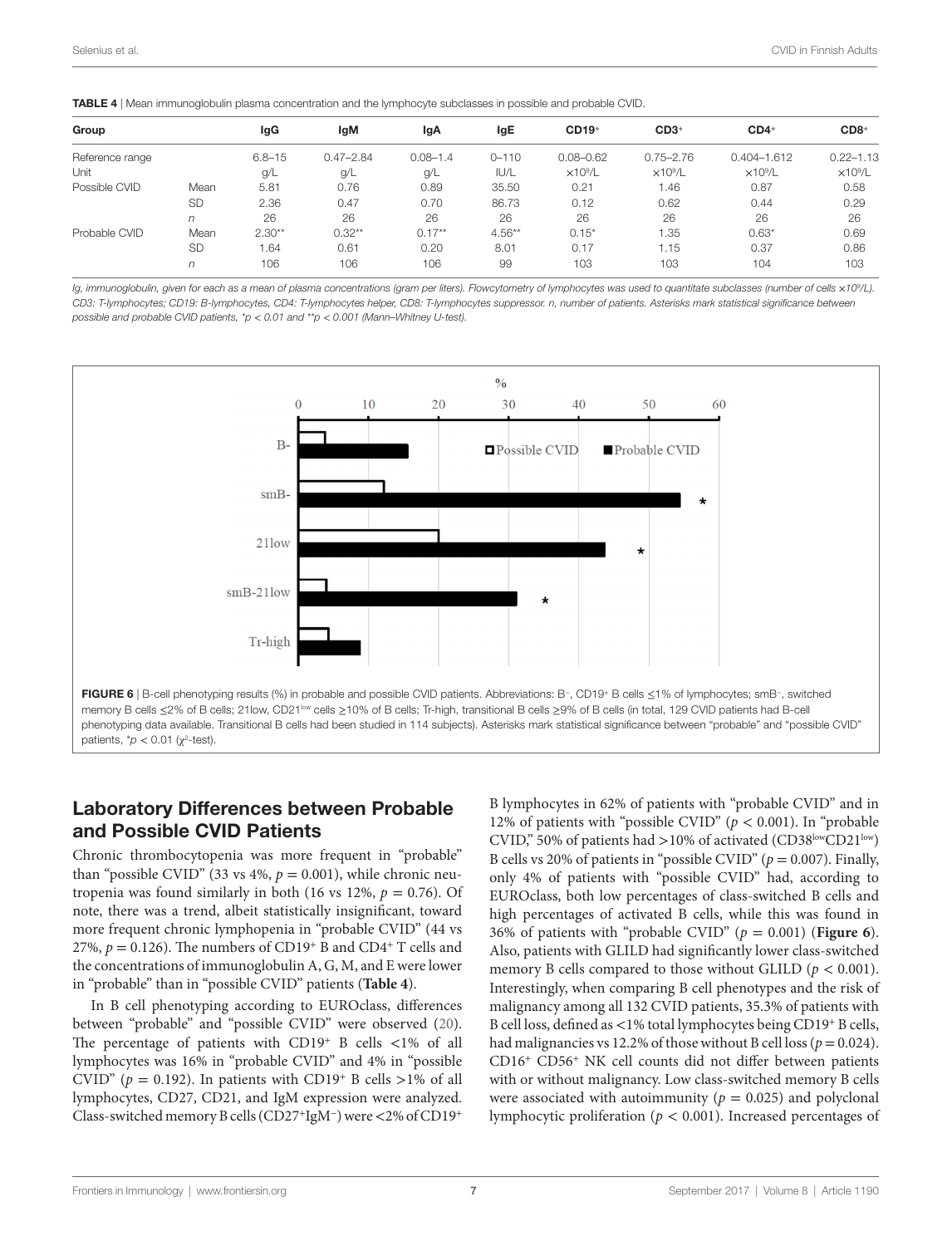activated B cells according to EUROclass were associated with polyclonal lymphocytic proliferation ( $p < 0.001$ ).

# Patients with Low IgG and Low IgM but Normal IgA

Unlike recently published diagnostic criteria, the ESID 2014 registry inclusion criteria suggest that patients with normal IgA but with low IgG and IgM should not be called CVID. We found three such patients in our "probable CVID" cohort. In two of them, the phenotype was "infections only." One, however, had a typical, severe CVID phenotype with malignancy, autoimmunity, and infections. All three patients had class-switched memory B cells above 2% of B cells and normal CD21 expression. The lowest IgG in these patients averaged 4.2 g/L (3.9–4.5) vs average of  $2.3 \pm 1.6$  g/L ( $\pm$ SD) in the "probable CVID" group as a whole.

## **DISCUSSION**

Common variable immunodeficiency is the most common primary immunodeficiency in the world, with published prevalences ranging from 0.4 to 3.8/100,000 (**[Table 1](#page-1-0)**) and an estimated prevalence ranging from 2/100,000 to 4/100,000 [\(21](#page-9-19)). However, our study showed a minimum adult prevalence of 6.9/100,000 (5.5/100,000 for "probable CVID") in Finland (**[Table 2](#page-4-0)**), the highest population prevalence ever reported. After a previous report's prevalence of 2/100,000, this higher Finnish prevalence is likely due to improved diagnosis and awareness [\(16\)](#page-9-16). Of the other Nordic countries, Denmark has the previously highest recorded prevalence of 3.8/100,000, while Iceland has 3.1/100,000 and Norway 2.1/100,000. In Central and Southern Europe, the prevalences vary from 1.3/100,000 in the United Kingdom to 0.6/100,000 in Spain (**[Table 1](#page-1-0)**). We chose to exclude all patients with secondary causes to CVID. However, the diagnosis of primary vs secondary antibody deficiency can be very difficult in individual patients. Furthermore, patients with primary immunodeficiencies frequently receive immunosuppressive medication and display a combination of PID and secondary immunodeficiency.

The prevalence of CVID in the studied hospital districts varied from 1.5/100,000 in the easternmost Southern Finland to 7.7/100,000 in the greater Helsinki area ( $p = 0.006$ ). However, due to the relatively small sizes of studied hospital districts outside greater Helsinki, even a single new patient would strongly influence the prevalence in those areas (**[Table 2](#page-4-0)**). Prevalence differences may furthermore reflect lack of awareness for primary immunodeficiencies among local doctors and a need for improved screening and referral practices. Genetically, the population around Helsinki capital area originates from continuous migration over centuries from all regions of country and likely represents the entire Finnish population well. Thus, its adult prevalence of CVID of 7.7/100,000 (6.1 for "probable CVID") further suggests a need for countrywide improvements in referral practices.

The observed differences between the three diagnostic criteria stemmed mainly from varying demands for diagnostic findings. Since ICON requires vaccine responses, it was the most restrictive in our partly historical cohort, while in vaccine responsestudied patients, other assessed criteria seemed strictest. As there was disagreement for probable/definite CVID between different criteria in only eight patients (8%), most patients with typical CVID seemed unproblematic to diagnose. In practice, a much wider variation in setting a diagnosis of CVID between patient cohorts likely stems from different criteria used to define impaired vaccine responses ([15,](#page-9-11) [23,](#page-9-21) [24](#page-9-22)). The poor specificity of previously promoted seroresponse criteria has recently been proven formally in the to date largest cohort of Belgian control subjects [\(23](#page-9-21)). Since only a subset of our patients' antipneumococcal responses was studied with a similar bead-based multiplex assay as in the Belgian study, direct comparisons were rendered difficult. However, both suggested sets of reference cut-offs result in clearly smaller numbers of CVID patients than if the AAAAI criteria for vaccine responses were used [\(15,](#page-9-11) [23,](#page-9-21) [24](#page-9-22)).

Common variable immunodeficiency was equally common in men as in women. However, males presented at an earlier age than females, corroborating earlier studies [\(21](#page-9-19)). In older patients, the prevalence was higher among females. Whether this represents earlier onset in males or delayed diagnosis in females remains to be studied.

Comparing the phenotypes of Finnish CVID patients to those in other published cohorts, the phenotypes of CVID patients in Britain seem closest [\(25](#page-9-23)). Even though Western Finns and Swedes share a common genetic background, the phenotypes reported in Swedish CVID patients appear clearly different [\(25](#page-9-23), [26\)](#page-9-24). Most of our patients had multiple non-infectious complications. Even though most patients had a history of infections, only 23% had a clinical picture with infections only. Furthermore, 73% of our patients displayed more than one phenotype. All in all, our patients could be categorized into 18 different combined phenotypes [\(17](#page-9-8)). This was in stark contrast to a previous European study where 83% of the patients had only one phenotype ([25\)](#page-9-23).

Interestingly, though LGL-L has occasionally been described as a complication of CVID, it occurred during follow-up as frequently as in four of 132 patients (3%) in our cohort [\(27\)](#page-9-25). One of the patients with LGL-L further developed LGL leukemia. LGL-L is a well-known phenomenon in, for example, *GATA2* and *STAT3* gain-of-function mutated patients, who may also mimick CVID phenotype [\(28,](#page-9-26) [29\)](#page-9-27). Our CVID patients with LGL-L underwent whole exome sequencing and exclusion of GATA2 haploinsufficiency at the RNA level, without findings. Thus, our results confirm that LGL-L is a true CVID-associated complication and emphasize that primary immunodeficiency should be excluded in patients with LGL-L.

In general, "possible CVID" patients had fewer clinical phenotypes than those with "probable CVID" (**[Figure 5](#page-5-2)**). "Possible CVID" patients presented with a single phenotype in 54% while this was seen only in 20% of "probable CVID" patients ( $p < 0.001$ , Fisher's 2-sided exact test). This was especially true concerning infections and polyclonal lymphocytic proliferation. Also, B cell phenotypes were less frequently abnormal among "possible" than "probable CVID" patients. As reported previously by others [\(20\)](#page-9-18), low class-switched memory B cells were associated with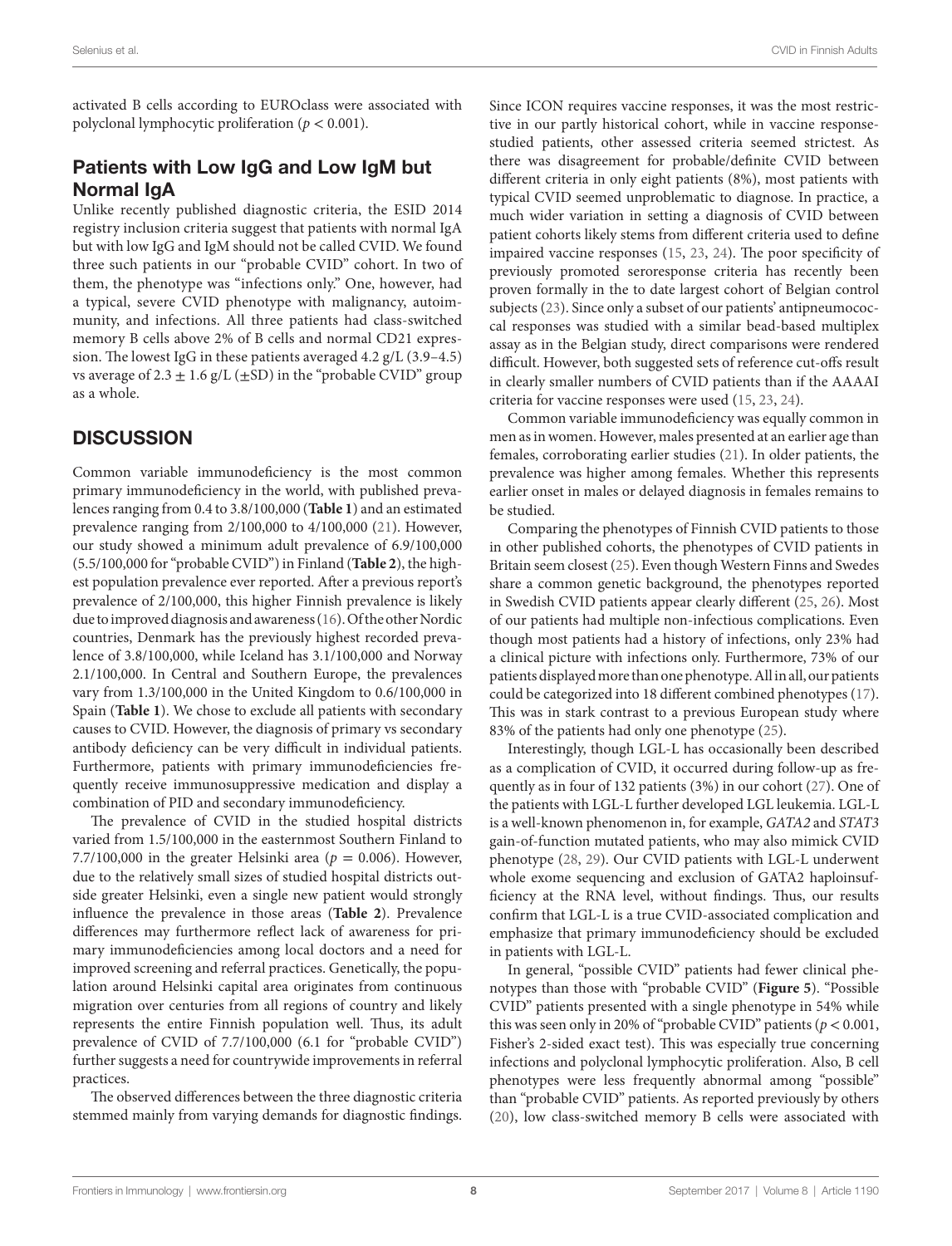autoimmunity and lymphoproliferation. In "B cell loss," B cell numbers were low at diagnosis and frequently lead to the disappearance of B cells in blood during follow-up. Interestingly, in our cohort, B cell loss seemed to be associated with malignancy, but numbers are small. Both B cell loss and propensity to malignancies could hypothetically reflect some uncharacterized genetic predisposition and requires further study. To the best of our knowledge, B cell loss also seems somewhat more common in Finland than in previously reported cohorts.

With the exception of the one previously published patient with low IgA, IgM, and an *NFKB1* I553M mutation [\(22](#page-9-20)), "possible CVID" patients displayed "IgG deficiency" (low IgG together with impaired antipneumococcal polysaccharide responses). Our "possible CVID" or "IgG deficiency" cohort was thus largely identical to a suggested group of patients with "idiopathic primary hypogammaglobulinemia," and our findings largely corroborate earlier reports [\(22](#page-9-20)).

Our findings in three clinically typical "probable CVID" patients suggested that patients with normal plasma IgA levels, low IgG, low IgM, and impaired polysaccharide responses should, despite their rarity, also be called CVID. This became one of the reasons not to compare the ESID 2014 registry criteria to other criteria. However, we also agree with the notion that those with for example prolonged lymphocyte subclass cytopenias and low naïve CD3<sup>+</sup>CD4<sup>+</sup> T cells or mitogen responses would most likely need a separate diagnostic class. Such patients may represent hitherto uncharacterized combined immunodeficiencies.

A major weakness in our study was its retrospective nature. Also, the lack of systematic assessment for T cell deficiency in our historical cohort should be regarded as a further weakness, only partly offset by the long follow-up periods in such patients. Further, due to the lack of systematically collected registry data, we could not assess the prevalence of CVID in patients ≤16 years of age at the end of the study; the true prevalence of CVID in Finland is thus likely even higher than the 7.7/100,000 found in the greater Helsinki area. However, all pediatric CVID patients in the study area are systematically referred to the study units at age  $\geq$ 16; our available results thus suggest that pediatric-onset of CVID seems surprisingly rare in Finns (**[Figure 1](#page-3-0)**). We are currently entering both pediatric and adult primary immunodeficiency patients into a dedicated registry within our electronic patient record system.

Whole exome sequencing has been carried out on 51 patients in our cohort (data not shown). In them, only three unpublished patients with known disease-associated *TNFRSF13B* risk mutations and two published patients with a disease-causing *NFKB1* I553M mutation were found [\(22](#page-9-20)). Our prevalence results thus suggest an autosomal recessive condition and a founder effect of yet unknown gene(s) ([26,](#page-9-24) [30\)](#page-9-28). The high prevalence of CVID in Finland may be explained partly by Scandinavian genetic influence and partly, like in pathogenic *AICDA* M139T mutations, by the so-called Finnish Disease Heritage. This is characterized by enrichment of rare mutation(s) in a genetically isolated population [\(26](#page-9-24), [30](#page-9-28)–[32\)](#page-9-29). The genetic background in Finland generally correlates with geography. The Eastern population is a well-defined

founder population, with later migration to Northern Finland ([26,](#page-9-24) [30](#page-9-28)[–32](#page-9-29)). Whether the high prevalence of CVID in the Helsinki area stems from the Eastern, Western, or both subpopulations, remains to be studied. If the observed high prevalence indeed genetically also stems from the Eastern genetic isolate, increased awareness in primary care and remittal for assessment will be especially needed in Northern and Eastern Finland.

To conclude, we report an unprecedentedly high (adult) prevalence of CVID from Finland. Our results suggest unknown disease causing gene(s) in the Finnish CVID population, a known genetic isolate ([26,](#page-9-24) [30–](#page-9-28)[32\)](#page-9-29). In the future, Finland may become an optimal country to study the etiology of CVID due to suspected founder effects, a limited amount of background genetic variation, access to hospital and registry data covering the whole country, an advanced biobank law and robust research infrastructure. Our goal will be to search for gene candidates in the known familiar and geographic clusters of CVID in Finland. Recognizing patients with CVID earlier improves patient outcomes and the quality and cost efficiency of care ([33](#page-9-30)). Thus, raised awareness about CVID especially among primary and secondary care physicians in Finland will be needed to facilitate diagnosis in areas of Finland with low reported prevalence.

# ETHICS STATEMENT

This study was carried out in accordance with the Finnish Law on Medical Research (488/1999) and the recommendations of Coordinating Ethics Committee, Hospital District of Helsinki and Uusimaa with written informed consent in accordance with the Declaration of Helsinki. The protocol was approved by the Coordinating Ethics Committee, Hospital District of Helsinki and Uusimaa (138/13/03/00/2013).

# AUTHOR CONTRIBUTIONS

TM, JK, MF, and MS designed the study, coordinated the project, and participated in writing the article. JSe and SP collected the data and participated in statistical analyses and writing. TM and SP participated in statistical analyses. SS contributed to writing the article and performed laboratory analyses. EE and JSa aided in data collection and performed genetic studies. TM, EM, AA, RP, PS, SP, AJ, and MS aided in data collection and provided clinical care for the patients. All authors have read and approved the final manuscript.

# ACKNOWLEDGMENTS

We thank the study nurses Eira Leinonen, Pirkko Tuukkala, and Virpi Pelkonen for their excellent help. This work was supported by the Finnish Medical Foundation, Helsinki University Hospital Research Funds, Sigrid Jusélius Foundation, and Mary and Georg C. Ehrnrooth Foundation. JK is a recipient of The Royal Society Wolfson Research Merit Award.